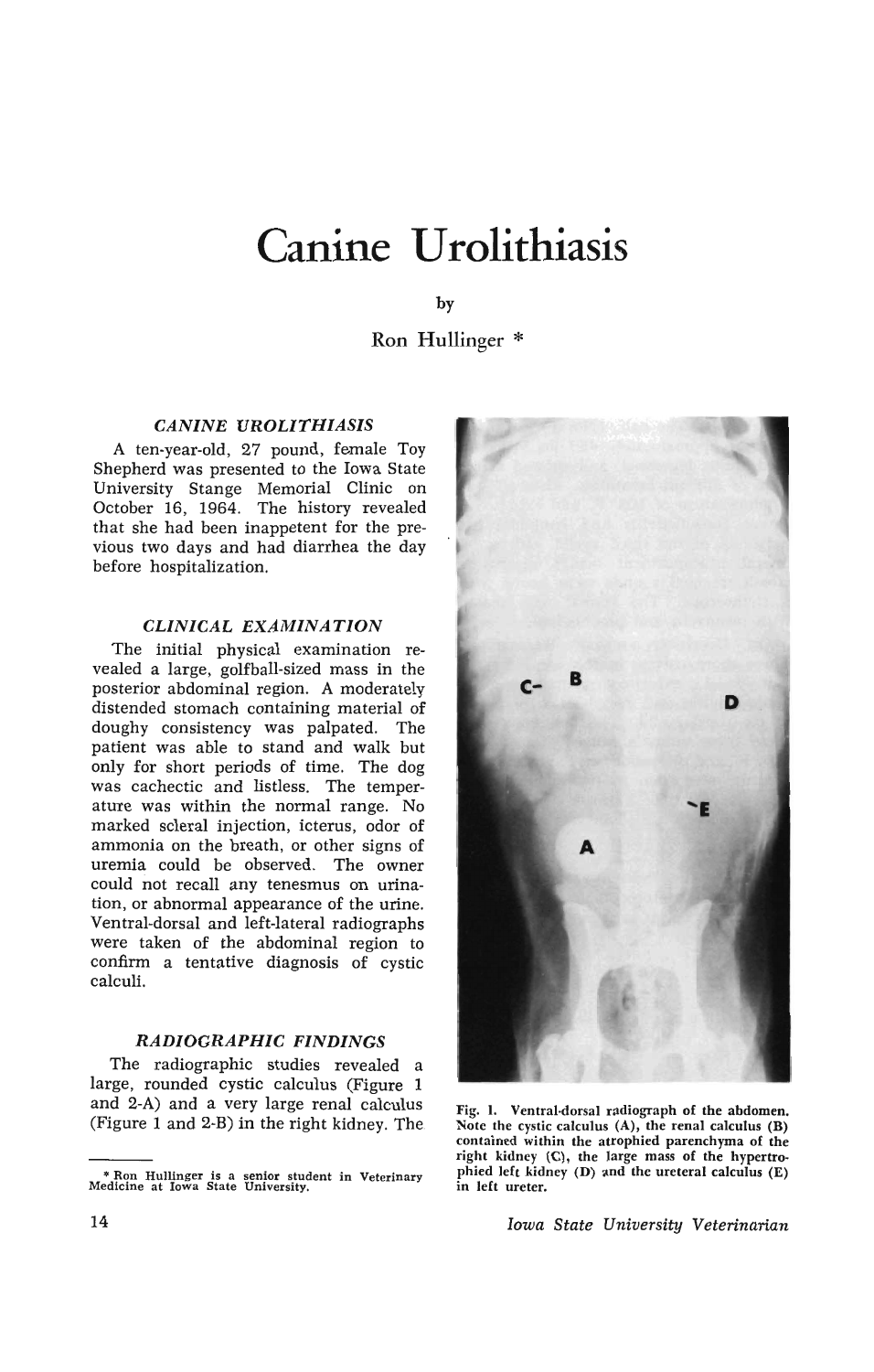

Fig. 2. Left-lateral radiograph of abdomen. Note the cystic calculus (A), the ureteral calculus (E), the renal calculus (B), and the spondylitic lesions (F) markedly affecting the 3rd lumbar through the 11th thoracic vertebrae.

calculus was contoured so as to be lodged in the renal pelvis distending this structure and projecting into the calyces at the periphery (Figure I-C). The parenchyma of this kidney appeared to have undergone nearly complete atrophy (Figure I-C). The left kidney evidenced a smaller renal calculus and appeared greatly hypertrophied (Figure I-A). The left ureter contained a small ureteral calculus (Figure 1 and 2-E). Spondylitic lesions were seen in the region of the third lumbar vertebra to the tenth thoracic vertebra inclusively, being most severe at the 10th and 11th thoracic vertebrae (Figure 2-F).

#### *TREATMENT*

The patient was eating and drinking well and eliminating without difficulty. Therapy consisted of 2cc Penicillin-Dihydrostreptomycin administered intramuscularly and 2cc Aqua B (Upjohn) given subcutaneously. The patient showed little change in condition during the next two days. In an attempt to evaluate the condition of the left kidney an excretory pyelogram was performed. Fifteen cubic centi-

*Issue, No.1, 1965* 

meters of Hypaque (Winthrop) was administered intravenously and the abdomen radiographed following intervals of 5 and 20 minutes respectively. No contrast medium was seen in the calyces or in the bladder in either of the radiographs. This implied that the enlargement of the kidney was not due entirely to compensatory hypertrophy but was suggestive of some renal pathology. Although the patient was considered to be a poor surgical risk, it was believed that if the calculus could be removed and if the kidney could compensate, there would be some chance of recovery. The patient was placed on Methischol (U.S. Vit. and Pharm.) b.i.d. for supportive therapy prior to surgery. Surgery was performed October 21, 1964.

### *SURGICAL FINDINGS*

Initially the large cystic calculus was removed. It measured 2.5 x 1.3 x 2 centimeters (Figure 3-A). The right kidney was observed and palpated. A weak renal arterial pulse was noted; digital palpation revealed little functional tissue present. The kidney was removed and found